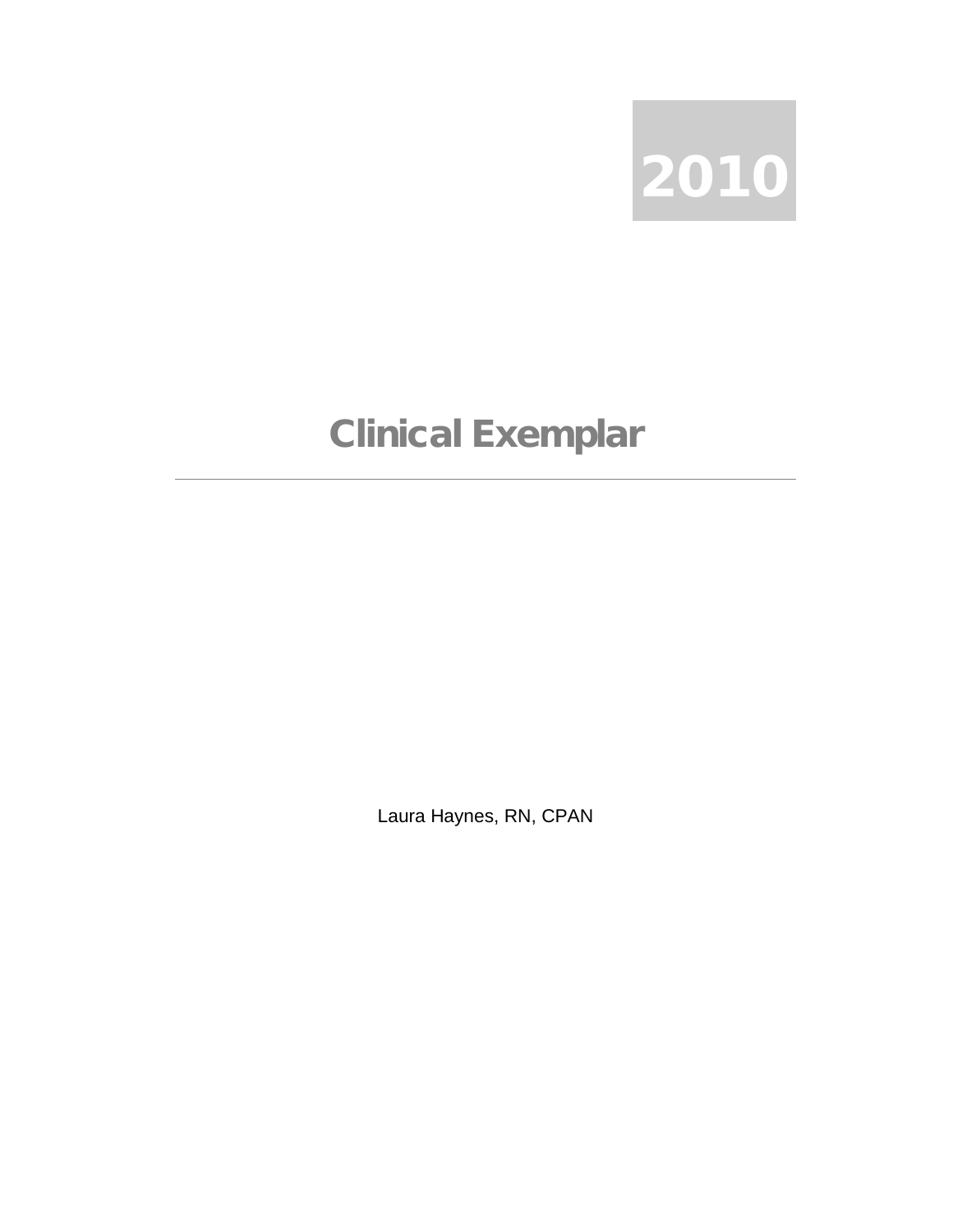## **Story** 8

## ABOVE AND BEYOND

have never written about a patient care situation before because I I have never written about a patient care situation before because I<br>have always considered unusual situations to be "all in the day of" and part of my job description. In March of 2010 I was pleasantly surprised to be part of a group recognized with an honor for "going above and beyond".

In early 2009, the family was returning home from a spring break trip to the beach. The son had been sick and they were on route to see his doctor at home, about another hour away. He became too sick to travel and seeing Nash Health Care Systems on the way, they decided to bring him to our emergency department. Unfortunately, they could not find the emergency department and the surgery entrance was the closest entrance they saw. It was about 0730 and we had just gotten to work and opened the PACU for the day's schedule. The receptionist in the lobby ran in PACU and informed us there was a family out front that needed help.

I remember it was a chilly spring that year, and when I ran outside I immediately felt the cold air in my thin scrubs. The dad had already put the child in his wheelchair but was still at the car. My first thought was "this kid is sick". He was white as snow and cold to touch. I could see he was having some respiratory distress and was not responding to his name. It appeared he had some type of cerebral palsy or muscular disease. He was very small for his age, (in his early teens his dad told us). By this time, other nurses had brought a stretcher outside and the dad transferred him over. We rushed him into PACU and put him on the monitor and called for assistance. A CRNA and one of our anesthesiologists responded. After stabilizing the child, we transferred him to the emergency department for further treatment. What a way to start your day and it wasn't even a post operative complication!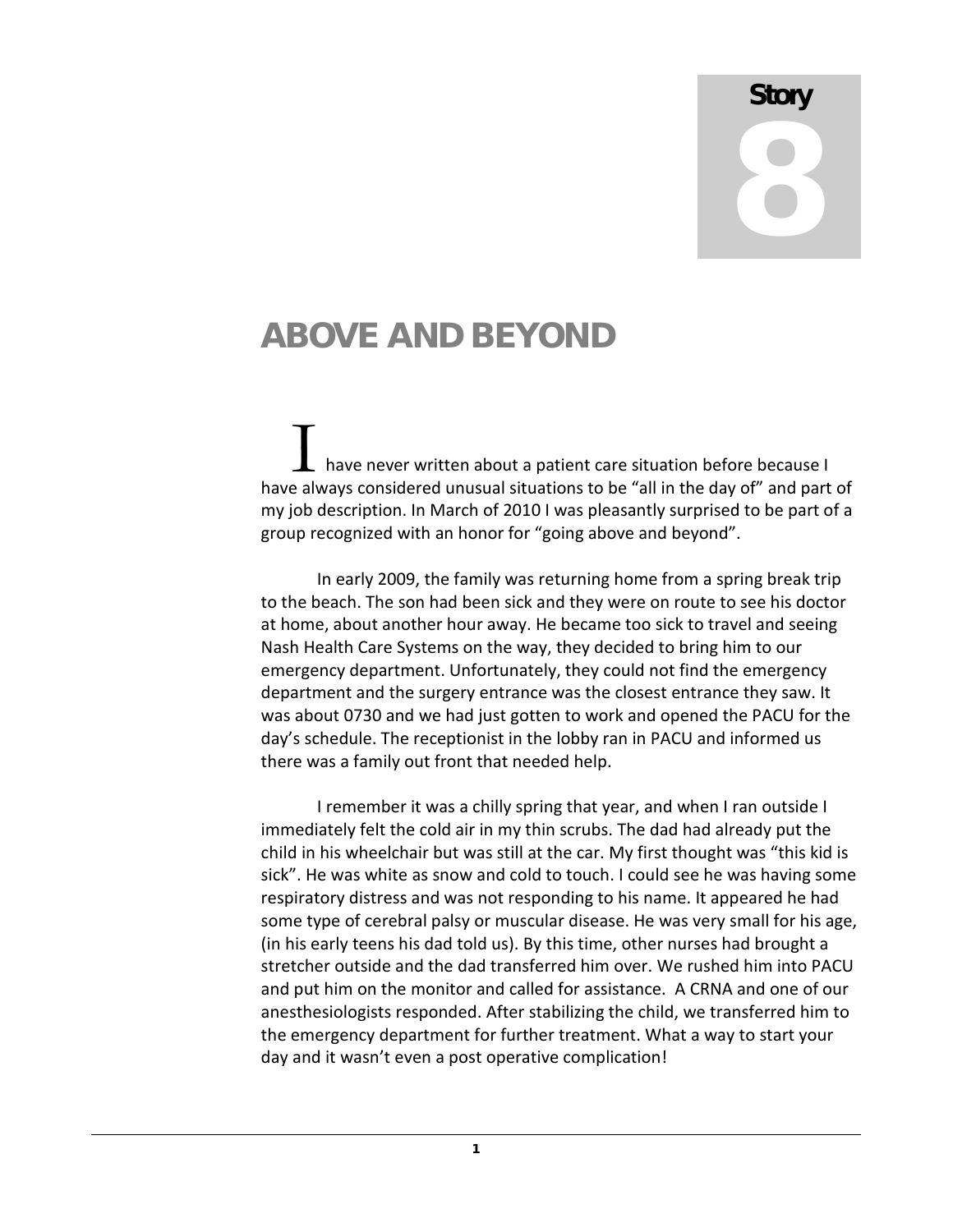In March, when the award was given to all the people who cared for this child and his family, the family came and personally presented it to us. The former patient was alert in his wheelchair with his sister, mom, and dad. The dad read their story to us and praised us for saving their son's life. It was very emotional for me to hear it from their viewpoint. He made us sound like heroes, and to this family we were. After listening to their version, it gave me an appreciation for nurses and the healthcare community and it also made me realize what I do as a professional and my knowledge of healthcare makes an impact on others.

## *[The following text constitutes] the letter the dad read to us that was so emotional for me.*

**While on vacation in the Outer Banks in April of last year, Jonathan took very sick and we decided to return home to Apex, leaving our vacation after only 3 days. All the time not realizing the severity of what was happening to Jonathan. We left Hatteras around 3:00am, with the intention of immediately taking Jonathan to his doctor as soon as we arrived back in Apex. Within a couple of hours of leaving the Outer Banks, Jonathans condition rapidly deteriorated, he was pale, barely lucid and talking incoherently. We realized of course he was getting worse by the minute, but still didn't grasp the full severity of what was happening to him, and decided to press on with our return journey, by this time thinking we'd be best taking him to Wake Med Hospital in Raleigh, en route home.** 

**My wife Karen and I were driving separate vehicles, she called me distraught and said Jonathan had stopped breathing. It was Jonathans sister Natalie that noticed his breathing had stopped and alerted her mom right away. As anyone who's ever driven between Raleigh and the Outer Banks, the space between here and there is pretty much unpopulated, not the sort of place you want to have a major medical emergency. Call it luck, fate, destiny or intervention, but when Jonathan stopped breathing, we were directly opposite Nash County Hospital. After a ¼ mile high-speed, and I mean high-speed detour, we came to a screeching halt just outside of Nash Hospital. We didn't even get to the**  Emergency room, we stopped at the 1<sup>st</sup> available door and rushed into **the hospital, frantic for the help that Jonathan so desperately needed. Three nurses came to our aid, and I assume called in the emergency, it's hard to recall exactly as panic, fear, anxiety and adrenalin were all in full**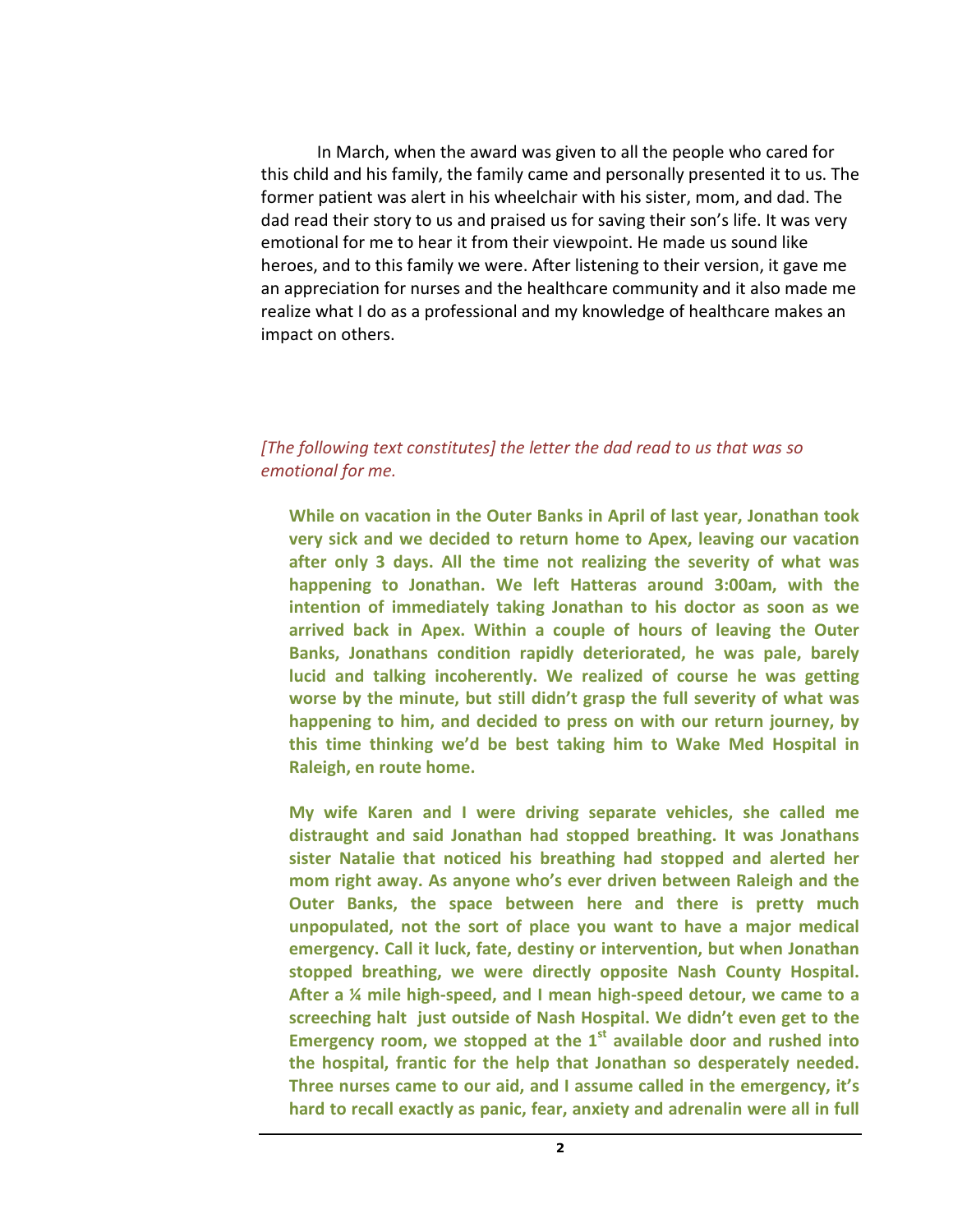**supply at the time. Jonathan was unconscious with virtually no signs of life, although the nurses advised he did have a faint pulse. Moments later I carried Jonathan from his wheelchair onto the stretcher and rushed into what I recall to be a post-operative recovery area, to be met with a wall of bodies rushing to Jonathans aid. He was in my mind at the time, barely alive, and in times such as this, it's difficult not to think of the worst possible outcome. It's hard to be sure what time passed upon our arrival and when we were told Jonathan had been stabilized. Clearly, Jonathan's condition required intensive care and he was air-lifted to Pitt County Memorial Hospital. We at the time still didn't know the severity of what he was experiencing, and were mentally preparing for the worst possible news. We waited with Jonathan until the helicopter crew took him on his journey to Pitt County Memorial Hospital.**

**The drive time from Nash to Pitt County is roughly one hour, by helicopter it's probably 15 minutes. I arrived after my one hour drive, only to be told the helicopter hadn't arrived. Needless to say, the worst possible scenario goes through your mind. Had the helicopter crashed? The helicopter safely arrived, with Jonathan, roughly 20 minutes later. The breathing tube that had been inserted became dislodged before the helicopter took off, so Jonathan had to be taken back to have it reinserted, hence their delay.**

**Jonathan subsequently spent the best part of a month in ICU, the first week or so being heavily sedated. He had pneumonia, his left lung had collapsed, he had a chest tube inserted to drain the fluid that was building up, and had just about every test and procedure imaginable. Karen and I alternated staying with Jonathan, and commuted back and forth from Apex to Greenville every day, just so he was never on his own. Jonathans primary concern when had regained consciousness, was whether UNC had won the NCAA tournament. He wasn't disappointed, as was evident from his smile, partially obscured by his ventilator. Jonathan has always been a babe-magnet, the nurses in ICU were not immune to his charm, frequently bringing him his Starbucks as he gained his strength back**

**Jonathan has made a full recovery from his 'event' of last year. He's doing very well at Apex High School, even after missing a full month of school, managed to pass his End-of-Grade exams with ease. He plays in the Miracle League of the Triangle baseball team, and we still have trouble wrestling his PS3 controller from him so mom and dad can occasionally get to watch TV.**